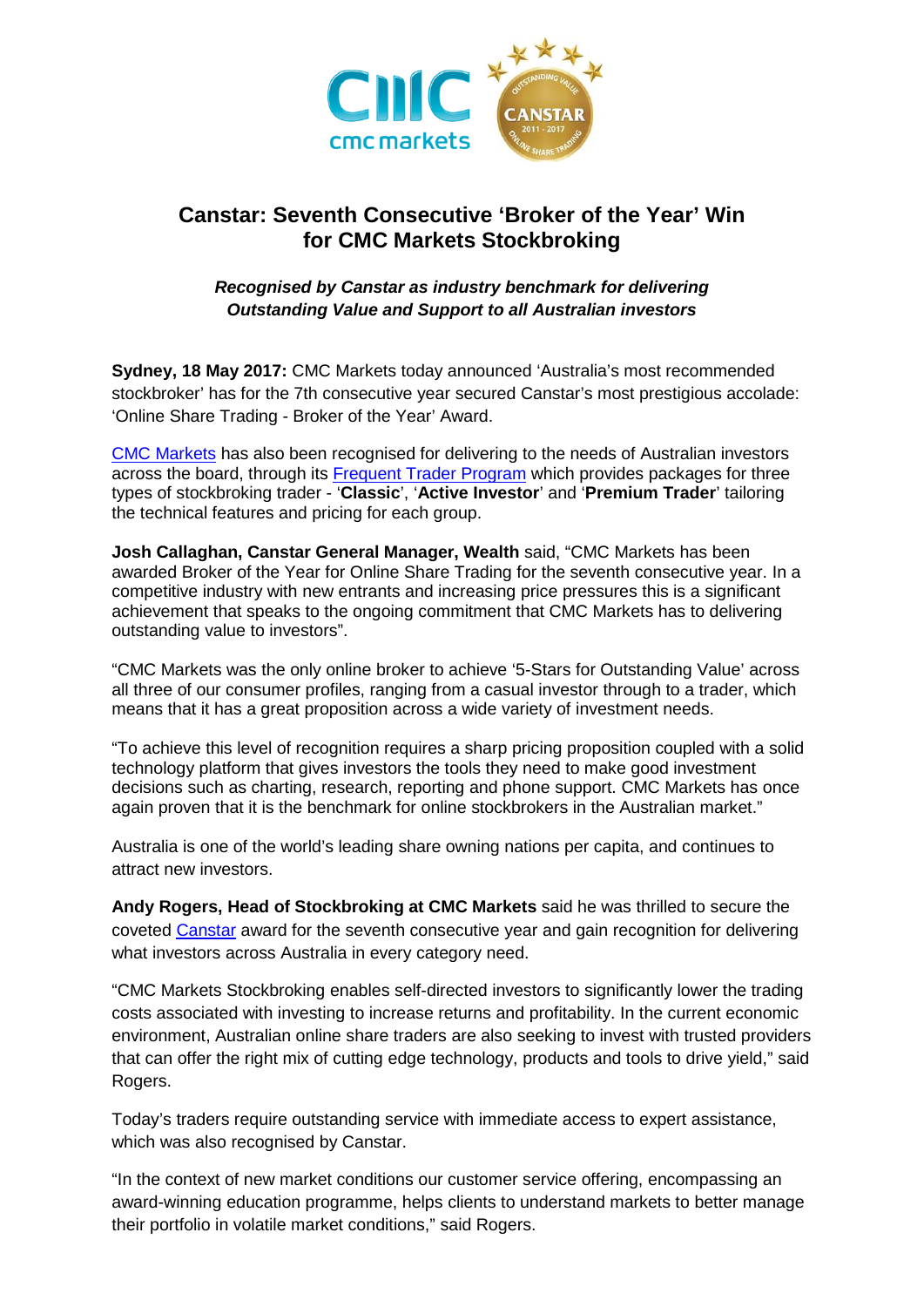

Outlining its capability to deliver outstanding value to all its customers, in 2016 CMC Markets was recognised as an ABA100Winner for Business Innovation last year for its [Stockbroking](https://www.cmcmarkets.com/en-au/platform/stockbroking-pro-platform)  [Pro platform.](https://www.cmcmarkets.com/en-au/platform/stockbroking-pro-platform)

Built to meet the demands of Australia's frequent trader segment Pro platform is a fully customisable HTML5-based online share trading platform with a compelling mix of best value and professional-standard features and tools – such as professional charting and technical analysis, advanced ordering types and dynamic content.

Pro platform gives frequent traders the ability to watch multiple stocks at the same time in multi-screen set-ups, with the added bonus of customisation. The customised layouts mean users can configure up to five different layouts to suit their needs and populate each with their favourite stocks and modules.

CMC Markets hallmark for innovation and ground-breaking technology across its desktop and mobile platforms underpins its ability to lead the Australian market.

"Every day we reward our clients by continually improving our platform, products and service so they can make better investment choices and increase their returns," said Rogers.

ENDS.

## **Notes to Editor**

Table 1: CMC Markets Stockbroking Frequent Trader Program

|                         | <b>Classic</b>                                                                                   | <b>Active Investor</b> | <b>Premium Trader</b>            |
|-------------------------|--------------------------------------------------------------------------------------------------|------------------------|----------------------------------|
| <b>Trading activity</b> | Default – new clients More than 10 trades<br>or those trading less<br>than 10 times per<br>month | per month              | More than 30 trades<br>per month |

## Table 2: Summary of packages offered by CMC Markets Stockbroking

|                          | <b>Classic</b>    | <b>Active Investor</b>                              | <b>Premium Trader</b>                               |
|--------------------------|-------------------|-----------------------------------------------------|-----------------------------------------------------|
| <b>Included features</b> | Free delayed data | Free live data                                      | Free dynamic data                                   |
|                          |                   | <b>Free Trading Central</b><br>(technical analysis) | <b>Free Trading Central</b><br>(technical analysis) |
|                          |                   |                                                     | <b>Free Sharesight</b><br>'Investor' package        |
| First 10 trades/mth      | \$11 or 0.10%     | \$9.90 or 0.10%                                     | \$9.90 or 0.075%                                    |